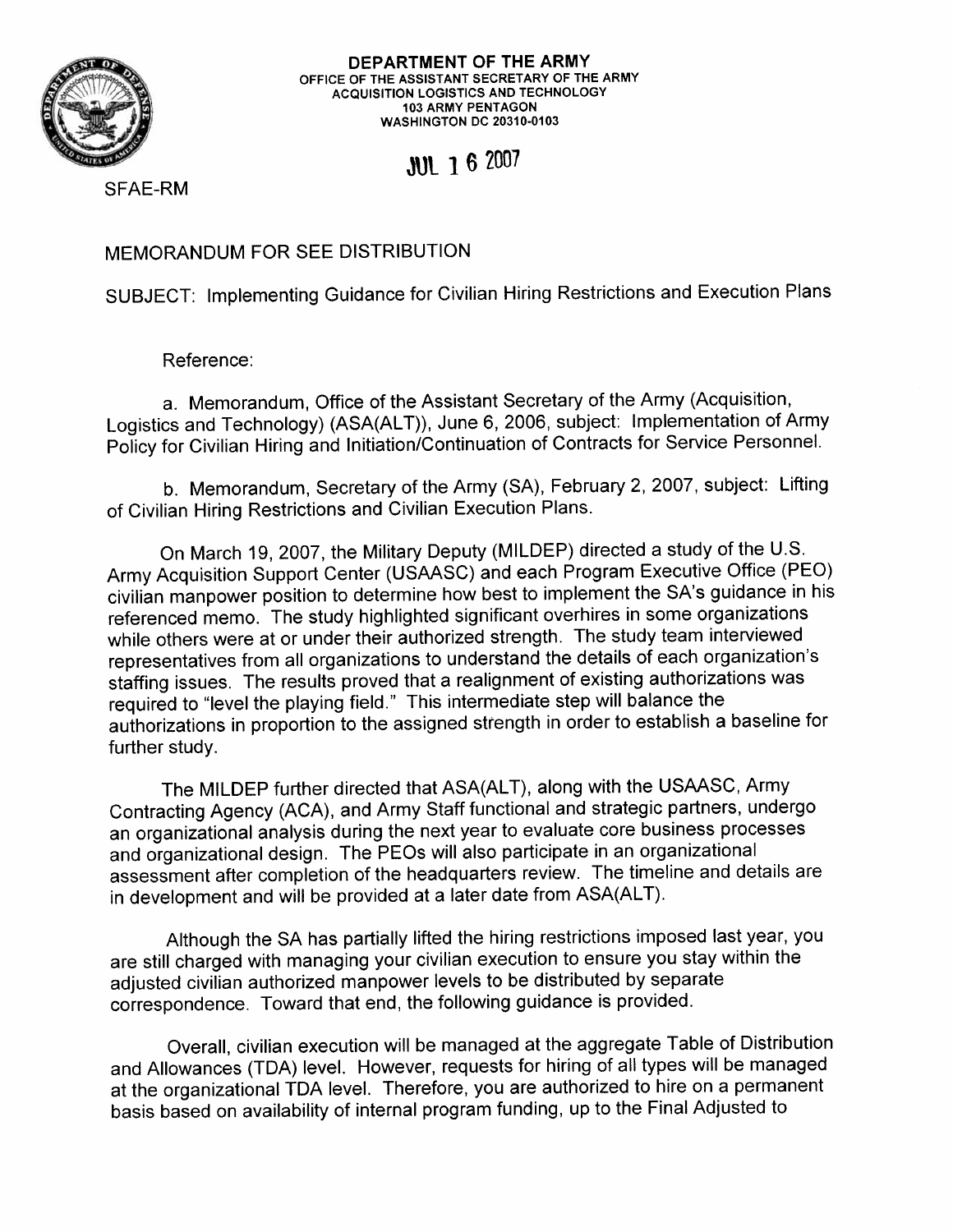Original Authorized level reflected at enclosure 1. All PEOs must make their best effort at filling all positions in excess of their Final Adjusted Level to Original Authorized Level, up to their Overall Target as term or temporary positions. If there is a valid requirement to exceed the Overall Target, all requests for civilian hire approval must be approved by the MILDEP. These term or temporary positions can be used to satisfy surge requirements such as support for Global War on Terrorism or supplemental-funded programs in a way that precludes hiring permanent employees. PEOs can selectively hire permanent employees critical to mission success when they identify enduring requirements or experience a lack of available and qualified workforce for term or temporary positions. All acquisition certification requirements remain in place for individuals filling acquisition positions. Each PEO/Direct Reporting Program Manager must assess the availability of candidates for termltemporary employment opportunities for their identified competencies. Current authorization levels for the ACA and ASA(ALT) will be maintained. Do not permanently hire for any positions previously identified for workforce management (WFM) reductions. Guidance on updating your TDA and Schedule 8 submittals will follow under separate directive. Requests for civilian hire approval are to be documented using the format shown at enclosure 2.

Additionally, I require you to first consider hiring candidates from the senior service colleges along with civilians graduating from the Competitive Development GrouplArmy Acquisition Fellowship program and rotating Project and Product Managers to provide a mix of expertise and growth to the Army Acquisition Corps while ensuring mission requirements are met. Also consider recent college graduates who exhibit future leadership potential.

Activities may obtain increases to civilian authorizations by in-sourcing contractor full-time equivalents and using the savings generated to fund other activity priorities, including additional civilian authorizations. The G-31517 streamlined concept plan process will be used to validate the requirements and savings from in-sourcing that are the basis for this increase in authorizations. Guidance on in-sourcing is forthcoming from SAAL-ZR.

My point of contact is Ms. Sandra Weeks, (703) 805-1033, email sandra.l.weeks@us.army.mil; or Ms. Merlyn Jocson, (703) 805-1044, email merlyn.jocson@us.army.mil.

*~~2&j* Claude M. Bolton, Jr.

Assistant Secretary of the Army (Acquisition, Logistics and Technology)

**Enclosures**